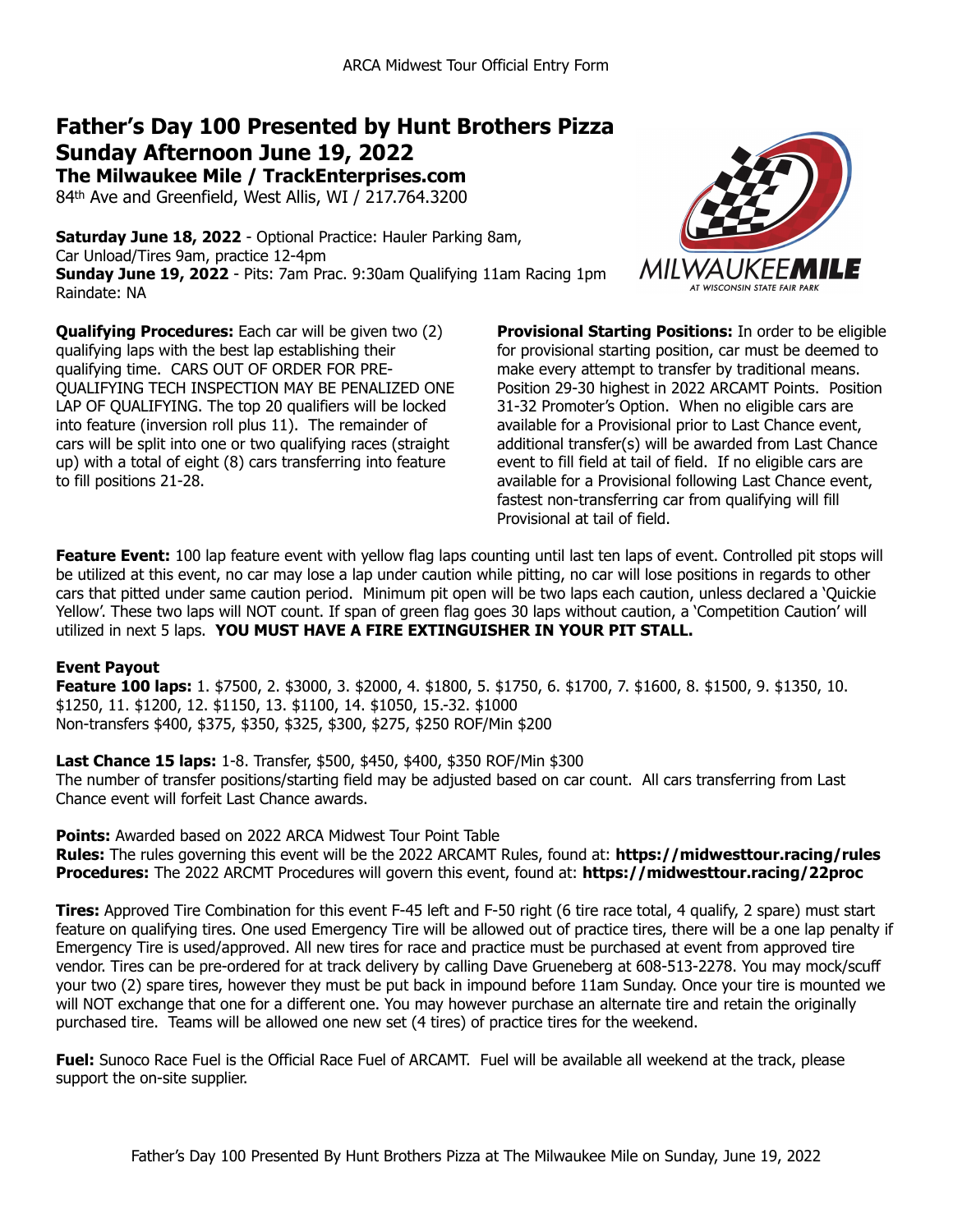**Spotters:** It is the responsibility of all teams participating in an ARCAMT event to provide a qualified spotter. That spotter must report to the assigned spotters area prior to any on-track activities. All spotters are required to monitor race control 455.3000 via scanner/raceceiver.

# **Rules and Safety:**

# **ALL CARS MUST BE ARCA MIDWEST TOUR LEGAL, CALL WITH QUESTIONS**

- Use of head and neck restraint devices is highly recommended
- Rear-end and transmission plugs checked and safety wired
- ABC Referee and Templates will be used for checking measurements
- Windshields and windows should have a minimum of (3) three window braces
- Hoods should be braced with aluminum strips
- Check that front fenders and rear quarters are securely attached
- Maintenance of hubs, brakes and brake duct work is highly recommended
- Please make sure rear ends are filled with proper amount of lubricant. Do not use light-weight oil. Do not 'half fill'. There have been issues in the past with rear ends, when these two items were addressed the problems diminished. Do not overfill and please be sure to check rear end vent.
- Your fuel must meet the properties of Sunoco 110
- A minimum five-point harness system is mandatory with a production date within three years of the event date
- All helmets must reflect a Snell SA2015 certification minimum. SFI or Snell approved sticker must be visible
- Seats must remain 'as purchased and produced' by recognized manufacturer or seat and safety equipment
- A complete nut and bolt check including your fuel cell is encouraged

## **\*\*\*Please review your equipment and safety procedures in all areas, the above list is only a guideline and in no way is a complete list of items to review**

Motorized Pit Vehicles (ATV/Golf Cart/Scooters): Will be allowed in Paddock area, they are not allowed under the grandstands or on pit road. Spotters must park in designated area (follow signage from tunnel). If they become an issue they will be parked.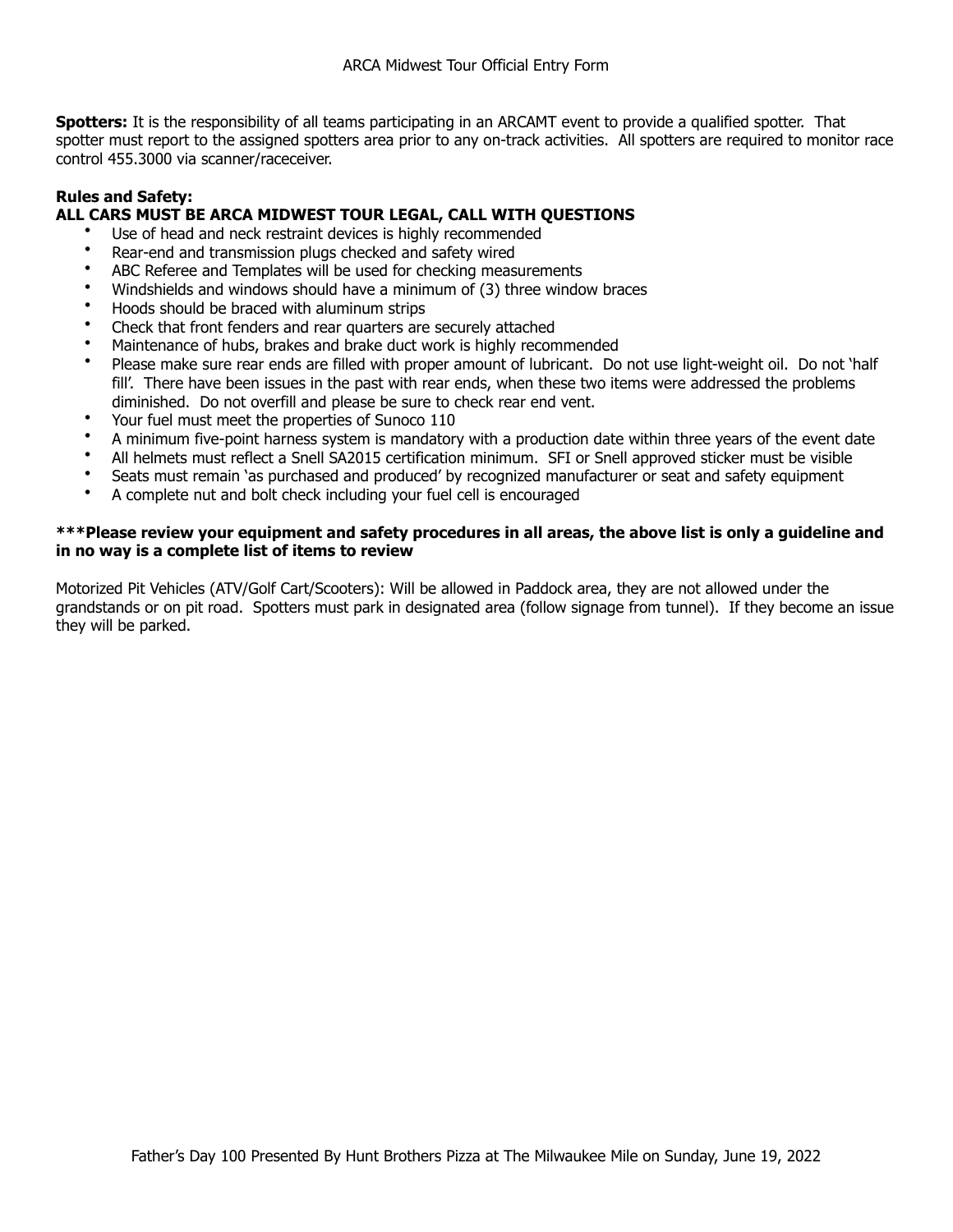# **Schedule of Events**

## **Saturday, June 18, 2022 - Practice Day**

8am Hauler Parking/Pit Gates Open 9am Cars may unload- Option to Pit on Pit Road, All Equipment must be cleared by 5pm Saturday, no exceptions. 9am Hoosier Tire Sales Open (Practice Tires Only) 9:15am ARCAMT Tech Open for Sunday Approval, anytime until 4pm, passing cars will ONLY have to go through prequalifying tech Sunday morning. Make sure your car has passed and has proper decal for qualifying on Sunday

**12pm Rotating Practice** Mid-Am :00-:08, Vintage :09-:16, Trucks :17-25, GATE OPEN :26-29, ARCAMT :30-:55, GATE OPEN :56-:00

**4pm End of Practice** (Haulers allowed to stay in place, those camping must pay a \$50 camping fee. A select number of VIP hauler parking sites are available inside the paddock area which include water and electric for \$200, these must be reserved in advance by calling Debbie at 217-764-3200

## **Sunday, June 19, 2022**

7am Pit Gate Opens 7am Tire Sales Open 7am ARCAMT Tech Open for Unapproved Cars and Sunday arrivals, all cars must have approved decal to qualify 8am Chapel Service 8:45am Mandatory Drivers Meeting 9am Spectator Gates Open

#### **9:30am Rotating Practice Begins** (No Engines Prior)

 ARCAMT until 9:55am Midwest Trucks until 10:10am ARCAMT until 10:30am Mid-Am until 10:45am Upper Midwest Vintage until 10:55am

## **11am Qualifying Begins**

Midwest Trucks (groups of 5 for 3 laps) ARCAMT (single car, 2 laps, all cars held after in infield, top 20 will be sent to scales for post qualifying tech, no weight allowance for qualifying, no team member may touch cars until instructed by ARCAMT Official) Mid-Am Stock Cars (groups of 5 for 2 laps

- 12:15pm Top 20 Autograph Session in Stands (until 12:45pm)
- 12:50pm Opening Ceremonies
- 12:57pm Invocation/National Anthem

## **1:00pm Racing Begins**

 ARCAMT Last Chance 15 laps Midwest Trucks Feature 20 laps Upper Midwest Vintage Feature 20 laps Mid-Am Stock Car Feature 20 laps -ARCAMT Out of Car Intros ARCAMT Father's Day 100 (approx. 3pm)

## **Pit Pass Prices:** Saturday \$25 Sunday \$40

```
 Weekend Pit Pass $60
```
Minimum Pit Age: No minimum, under 18 must have properly completed Minor's Release on File